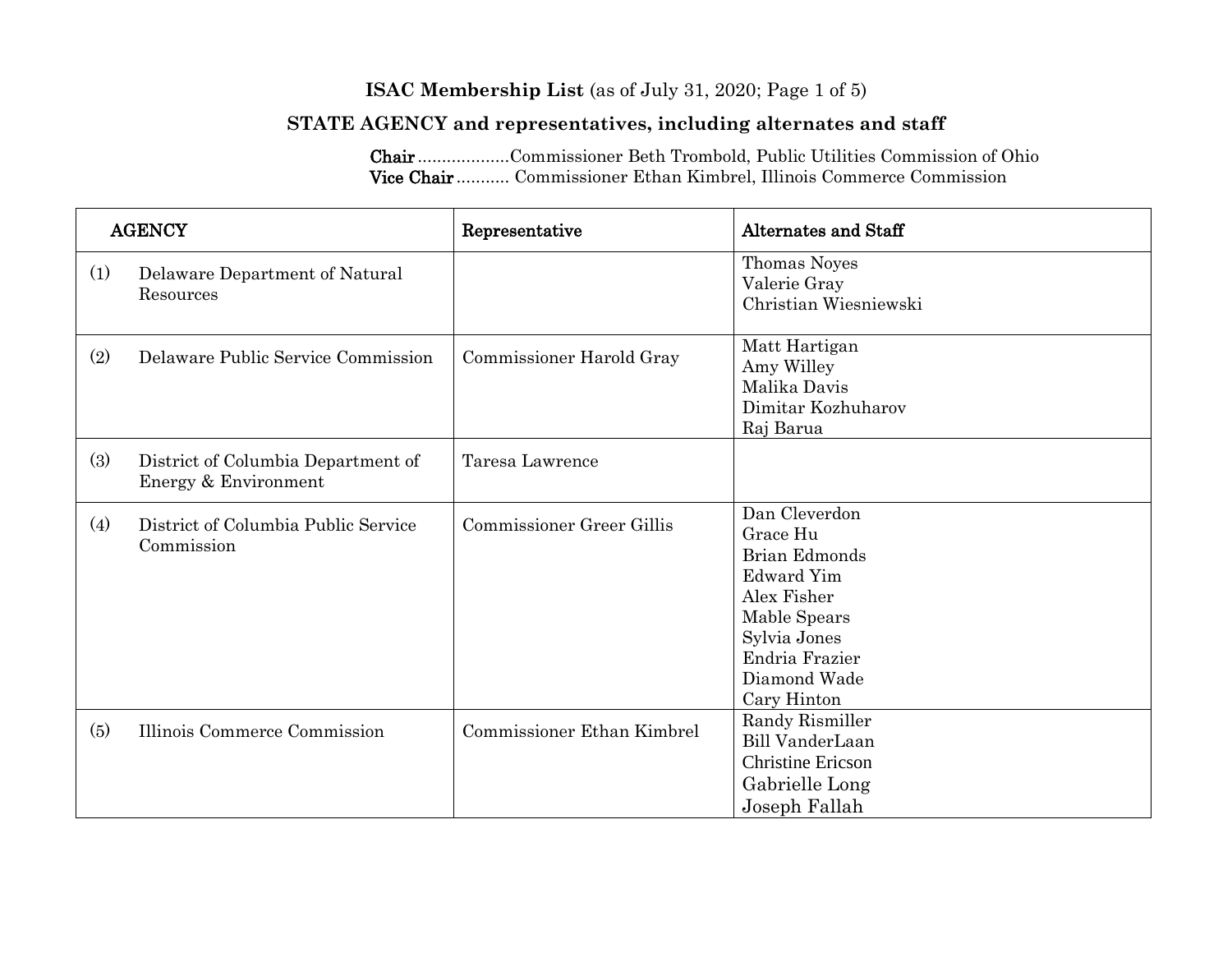## **ISAC Membership List** (as of July 31, 2020; Page 2 of 5)

| <b>AGENCY</b>     |                                                          | Representative                     | <b>Alternates and Staff</b>                                               |
|-------------------|----------------------------------------------------------|------------------------------------|---------------------------------------------------------------------------|
| $\left( 6\right)$ | Indiana Department of<br><b>Environmental Management</b> | Scott Deloney                      |                                                                           |
| (7)               | Indiana State Utility Forecasting<br>Group               | Douglas J. Gotham                  |                                                                           |
| (8)               | Indiana Utility Regulatory<br>Commission                 | Commissioner David Ober            | Dave Johnston<br><b>Brad Pope</b><br><b>Steve Davies</b><br>Jeremy Comeau |
| (9)               | Kentucky Public Service Commission                       | <b>Commissioner Talina Mathews</b> | Kent Chandler<br>Karen Wilson                                             |
| (10)              | Maryland Department of Natural<br>Resources              | Pete Dunbar                        |                                                                           |
| (11)              | Maryland Department of the<br>Environment                | Deputy Secretary Kathy Kinsey      |                                                                           |
| (12)              | Maryland Energy Administration                           |                                    |                                                                           |
| (13)              | Maryland Office of the Governor                          |                                    |                                                                           |
| (14)              | Maryland Public Service Commission                       | Commissioner Michael T.<br>Richard | Ted Davis<br>Miles Mitchell                                               |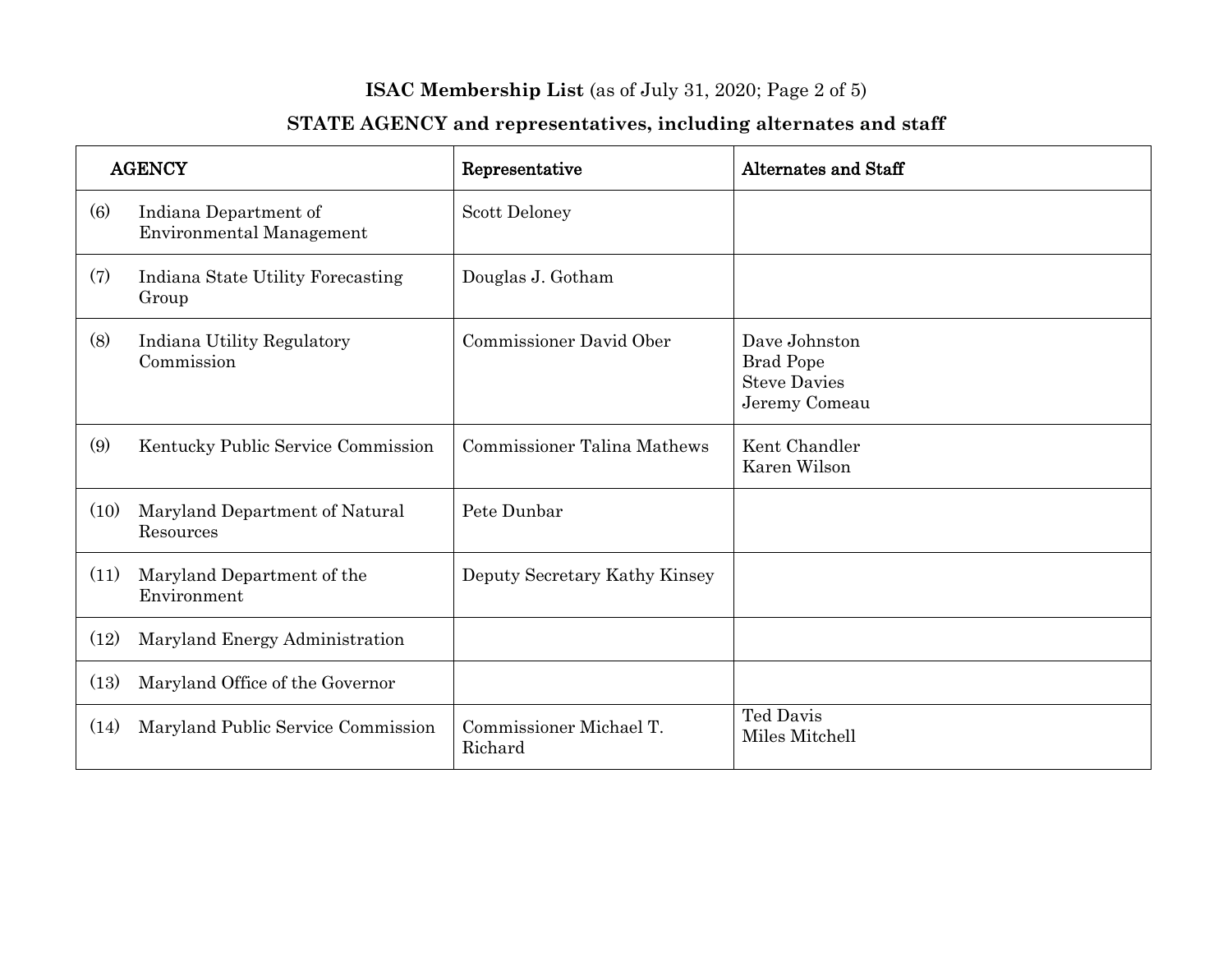## **ISAC Membership List** (as of July 31, 2020; Page 3 of 5)

| <b>AGENCY</b> |                                      | Representative                       | <b>Alternates and Staff</b>                                                                                                                                                                       |
|---------------|--------------------------------------|--------------------------------------|---------------------------------------------------------------------------------------------------------------------------------------------------------------------------------------------------|
| (15)          | Michigan Public Service Commission   | Commissioner Tremaine L.<br>Phillips | Al Freeman<br>Erik Hanser, proxy<br>Bonnie Janssen<br>Jill Rusnak<br>Nick Abraham<br>Allie Koepplinger<br><b>Ryan Laruwe</b>                                                                      |
| (16)          | New Jersey Board of Public Utilities | President Joseph L. Fiordaliso       | Paul Flanagan<br>Tom Walker<br>Cynthia Holland<br>Zainab Nawaz<br>Heather Weisband<br>Joseph DeLosa<br>Benjamin Hunter<br>Dianne Solomon<br>Michael Winka<br>Emily Smithman<br>Catherine Eastwood |
| (17)          | North Carolina Utilities Commission  | Chair Charlotte Mitchell             | Kim Jones<br>Kim Duffley<br>Derrick Mertz                                                                                                                                                         |
| (18)          | Ohio Power Siting Board              | Theresa White                        |                                                                                                                                                                                                   |
| (19)          | Ohio, Public Utilities Commission of | Commissioner Beth Trombold           | Lori Sternisha<br>Sarah Ross<br>Mahila Christopher<br>Deb Gebolys<br>Tim Benedict<br>Maura McClelland<br>John Ryan                                                                                |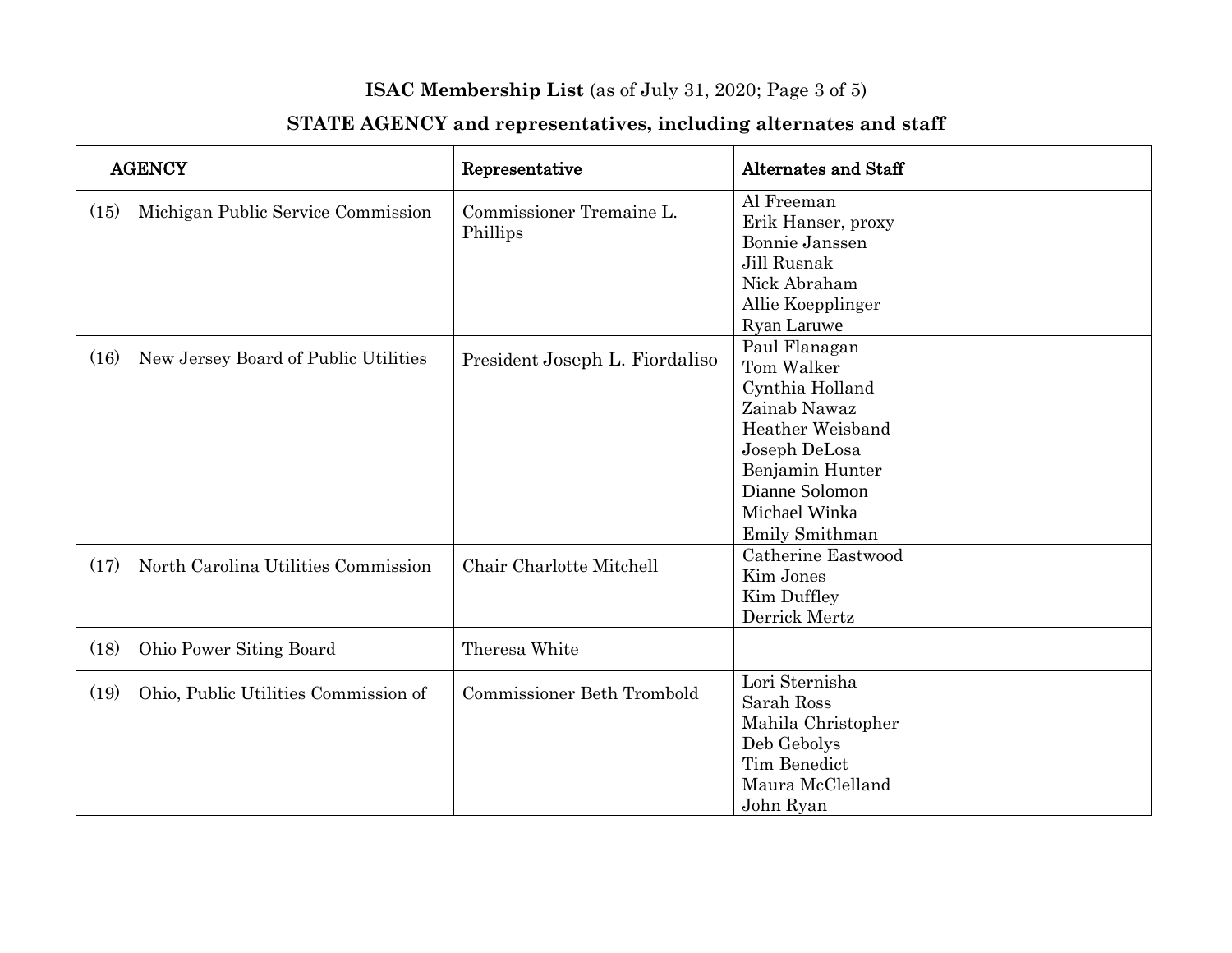## **ISAC Membership List** (as of July 31, 2020; Page 4 of 5)

| <b>AGENCY</b> |                                                               | Representative                           | Alternates and Staff                                                                                                                |
|---------------|---------------------------------------------------------------|------------------------------------------|-------------------------------------------------------------------------------------------------------------------------------------|
| (20)          | Pennsylvania Department of<br><b>Environmental Protection</b> | Secretary Patrick McDonnell              | David Althoff                                                                                                                       |
| (21)          | Pennsylvania Public Utilities<br>Commission                   | <b>Commissioner David Sweet</b>          | Jim Melia<br>Aspassia Staevska<br>David Washko<br>Eric Matheson<br><b>Hayley Book</b><br>Alisa Harris<br>John Coleman<br>Kim Barrow |
| (22)          | Tennessee Public Utility Commission                           | Commissioner Herbert H.<br>Hilliard      |                                                                                                                                     |
| (23)          | Virginia State Corporation<br>Commission                      | Commissioner Judith Williams<br>Jagdmann | Al Christopher<br>Frederick Ochsenhirt<br>William Chambliss                                                                         |
| (24)          | West Virginia Public Service<br>Commission                    | Chairman Charlotte R. Lane               | Mike Fletcher<br>Randy Short<br>David Ellis                                                                                         |